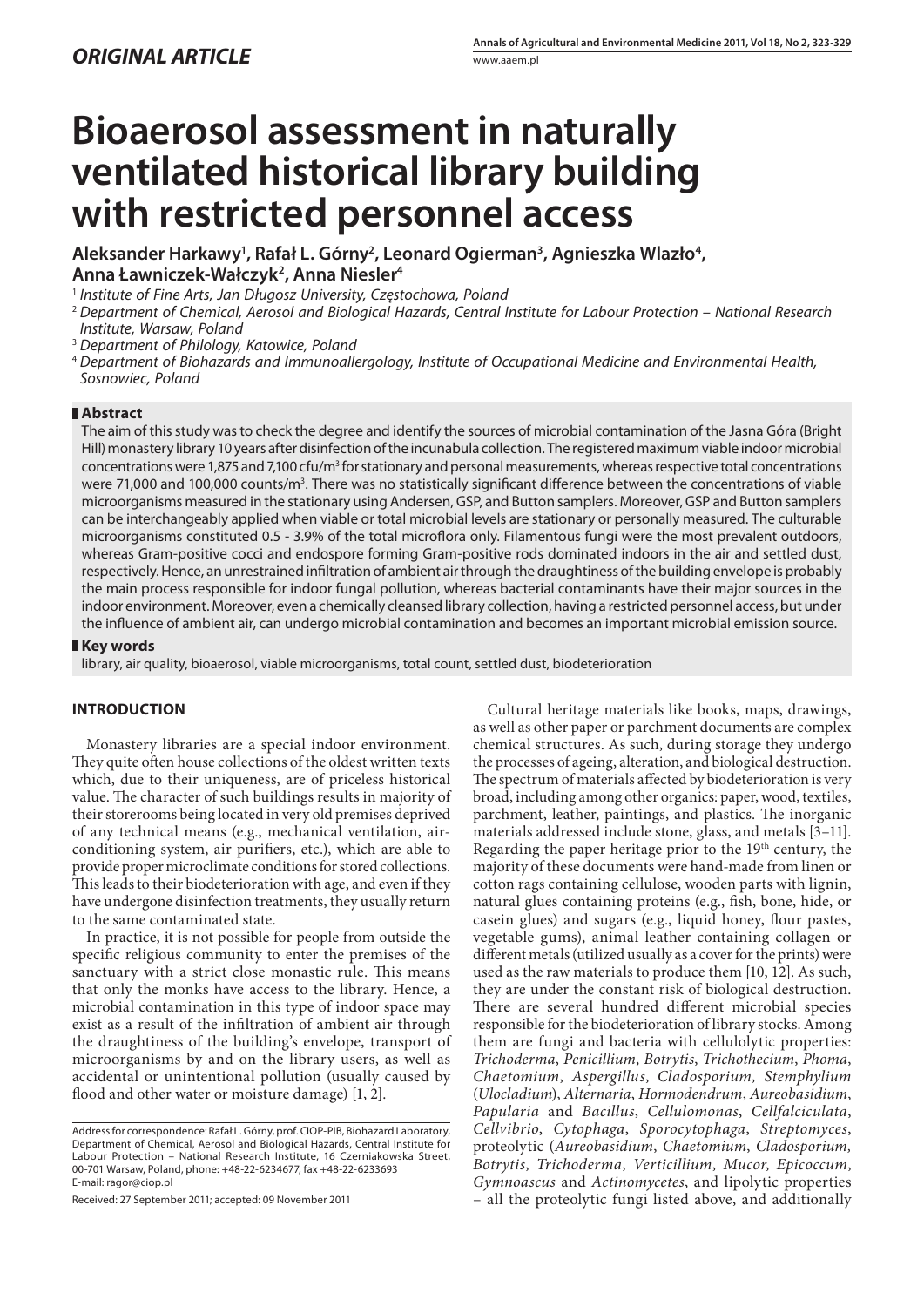*Paecilomyces*). If present, they may easily populate the stored collections [2, 10, 13, 14].

Assessment of microbiological indoor quality is usually carried out as quantitative and qualitative evaluation of bacterial and fungal air purity, supplemented by the study of biological contamination of the collection and interior surfaces. In both these cases, the cultivation methods are the most popular. Although they are able to identify no more than 25% of all biologically active microbial particulates, they enable interpretation of an empirically obtained result based on available threshold limit values. The majority of them, if proposed, is referred to the number of viable (or culturable) microorganisms [15].

As is widely known, there are different methods for assessing indoor air quality. According to hygienic standards, the collection of bioaerosol particles should be carried out using volumetric methods, which are based on active sampling of an appropriate volume of the air containing intact microorganisms or their fragments [16, 17]. Hence, the aim of this study was to check the degree and identify the possible sources of microbial contamination at the Jasna Góra monastery library 10 years after disinfection of the incunabula collection. Additionally, the usefulness of different sampling techniques for bioaerosol assessment in such a naturally ventilated environment with restricted personnel access was also evaluated.

#### **MATERIALS AND METHODS**

According to López-Aparicio *et al*. [18], the natural ventilation of premises, restriction of personnel access, reduction in the number of visitors, and absence of activities which could influence indoor pollutant concentrations, means that specific historical buildings are suitable locations to study the influence of different elements of the environment on the indoor air quality. Taking into account all the listed above factors, the Jasna Góra monastery library was selected for this study.

The Jasna Góra (Bright Hill) in Częstochowa is the most important sanctuary in Poland and one of the most famous in the world. The shrine was established in 1382 by Prince Ladislaus of Opole, who summoned the Pauline monks from Hungary to Poland. Through the centuries, the monks have assembled in the library a unique collection of ancient Polish and foreign prints, as well as priceless manuscripts dating from the 14th-18th centuries. From 1732 to the present day, to protect the whole collection, the incunabula have been stored in pinewood volume containers backed with leather and gold. In 1998, a complex work of conservation work was undertaken. The whole incunabula collection (about 13417 volumes, together with their wooden boxes) left the monastery library for the first time in its history and was subjected to disinfection using ethylene oxide in a pressure chamber [19, 20]. The effectiveness of the chemical treatment was microbiologically controlled and repeated (up to 4 times, if neceassary) until the full sterility of each volume was achieved [19, 21-23].

The study was performed outside and inside the library, which has very restricted personnel access (in practice, except VIP guests, only the monks authorized by the Prior can enter the library and use its resources). The room  $(17.4 \text{ m} \log \times 10.8 \text{ m})$ wide × 8.2 m high) has no air-conditioning or other mechanical air exchange system, and the only ventilation is through 4 wood frame windows (placed side by side on one wall), and

a door (practically permanently closed). The measurements were carried out in the spring and autumn seasons when the average outdoor air temperature was higher than 10°C for at least 7 consecutive days. Viable (understood in this study as culturable) bioaerosol stationary samples were taken simultaneously in both the outdoor and indoor environments using a 6-stage Andersen impactor (model 10-710, Andersen Instruments, Atlanta, GA, USA) at a flow rate of 28.3 l/min. At the beginning of each measurement cycle, bacterial aerosol was collected on blood trypticase soy agar (TSA with 5% sheep blood; Becton, Dickinson and Co., Sparks, MD, USA) and, after impactor reloading, fungi were aspirated on malt extract agar (MEA, Oxoid Ltd., Basingstoke, UK). The sampling time was 5 min for both bacterial and fungal aerosols.

Simultaneous with the impactor measurements, stationary and personal bioaerosol samples were taken in the library room using both GSP (Ströhlein GmbH, Kaarst, Germany) and Button Aerosol (SKC Ltd., Eighty Four, PA, USA) samplers equipped with pumps (model 224-PCTX8, SKC Ltd.). During stationary bioaerosol aspiration, all 3 samplers (Andersen, GSP, and Button) were placed at the height of 1.5 m above floor level (to simulate the human breathing zone), and at a distance of 1 m from each other to avoid possible interferences occurring between them. The personal samples were taken at a flow rate of 4 l/min for 30 min using both filter samplers clipped to special shoulder straps on an analyst lab coat, and loaded with gelatin filters (Sartorius AG, Göttingen, Germany) with a pore size of 3 μm and diameters of 37 mm and 25 mm, respectively. After sampling, each filter was removed from its holder and dissolved in sterile water containing 0.01% Tween 80. Part of the suspension was plated on the microbiological media (the same as for bioaerosol sampling) and used for determination of culturable microorganisms (cfu/m<sup>3</sup>). The rest of the suspension was used for examination of total microbial counts by a modification of the CAMNEA-method. Shortly afterwards, the obtained samples were treated with formaldehyde (37%) (POCH SA, Gliwice, Poland) and then stained with acridine orange (Sigma-Aldrich Chemie GmbH, Munich, Germany). After filtration of the suspension through a black polycarbonate filter with a pore size of  $0.4 \mu m$  (Whatman, Maidstone, Kent, UK), all microorganisms were counted using an epifluorescence microscope (Eclipse E200, Nikon, Tokyo, Japan) and their concentration expressed as counts/m<sup>3</sup>.

The bioaerosol measurements were complemented by evaluation of bacterial and fungal content in the dust settled on the incunabulae, their wooden containers and shelf surfaces. Each time, the dust was taken using sterile cotton swabs (HAGMED, Rawa Mazowiecka, Poland) from the surface of 100 cm<sup>2</sup> (a square-shaped  $10 \times 10$  cm sterile template was applied). After sampling, to extract the collected microorganisms, the cotton swabs were vortexed for 10 min using a programmable rotator-mixer (model Multi RS-60, Biosan, Riga, Latvia) in 5 ml of distilled water. The spread plate method was applied where 0.2 ml of the resulting suspension was spread evenly over the same media as used for bioaerosol sampling.

All impactor, filter, and settled dust samples were incubated at the temperature of: bacteria – 1 day at 37°C, followed by 3 days at 22°C and 3 days at 4°C; and fungi – 4 days at 30°C followed by 4 days at  $22^{\circ}$ C. After incubation, the viable microbial concentrations in the air and dust were calculated as colony forming units per 1  $m<sup>3</sup>$  (cfu/m<sup>3</sup>) and per 100  $cm<sup>2</sup>$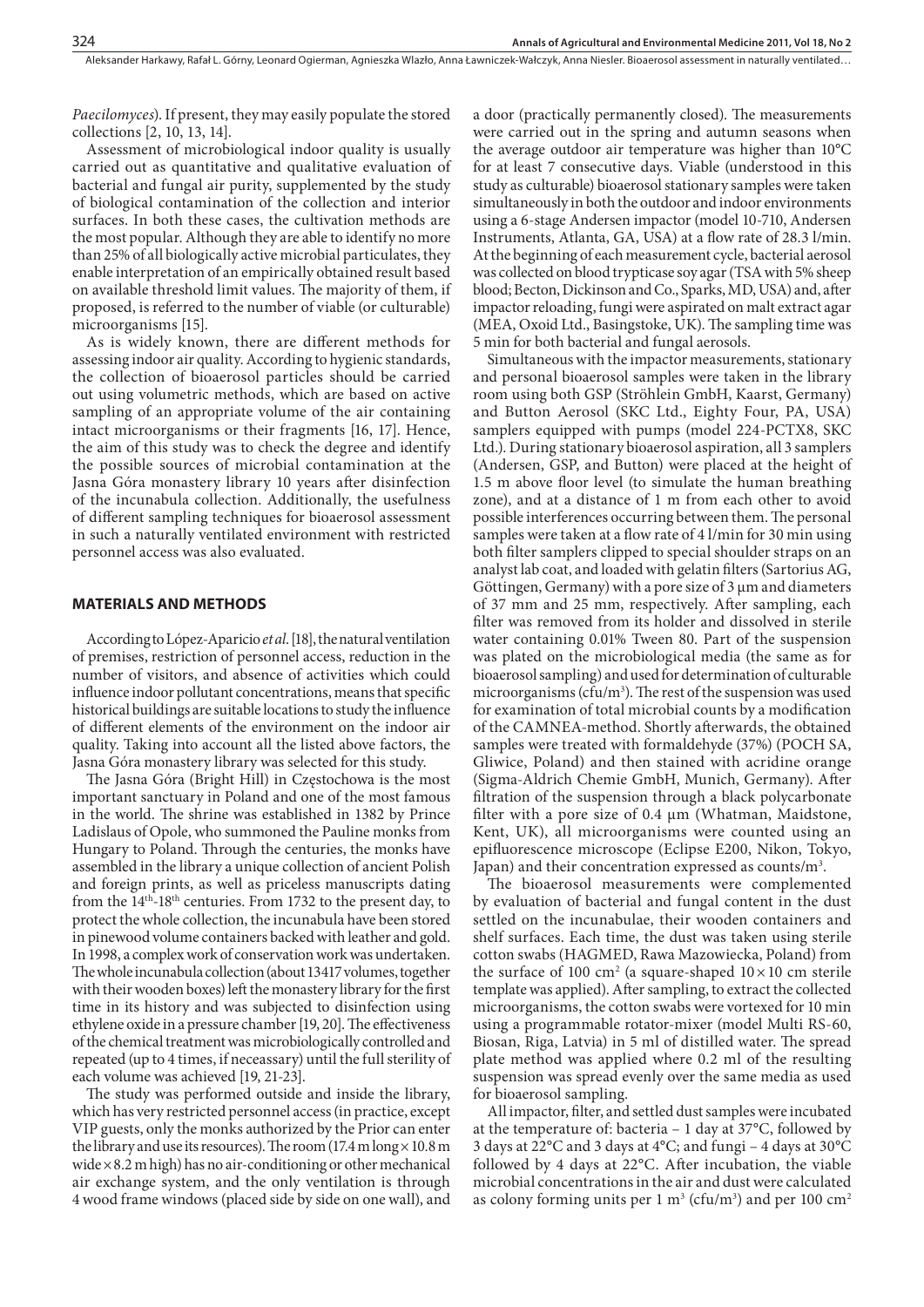Aleksander Harkawy, Rafał L. Górny, Leonard Ogierman, Agnieszka Wlazło, Anna Ławniczek-Wałczyk, Anna Niesler. Bioaerosol assessment in naturally ventilated…

(cfu/100 cm2 ), respectively. Bacterial and yeast strains were identified by Gram staining, their morphology, and finally, by the biochemical API tests (bioMérieux, Marcy l'Etoile, France). Filamentous fungi were identified according to their morphology using several identification keys [24-28].

During sampling, the air temperature and relative humidity were measured using a hytherograph (model Omniport 20, E+E Elektronik GmbH, Engerwitzdorf, Austria).

All bioaerosol, settled dust, and microclimate parameter measurements were carried out in triplicate or quadruplicate. The collected data were statistically elaborated using analysis of variance (ANOVA) followed by the unequal N (Spjotvoll/ Stoline) test, *t*-test, and correlation analysis using Statistica (data analysis software system) version 7.1–2006 (StatSoft, Inc., Tulsa, OK, USA).

#### **RESULTS AND DISCUSSION**

The concentrations of microorganisms in both indoor and outdoor air at the Jasna Góra monastery library measured using Andersen, GSP, and Button samplers, are presented in Figure 1. A 6-stage Andersen impactor used as a stationary aspirator allowed assessment of the concentration of viable microorganisms only, whereas the GSP and Button Aerosol samplers, both applied as stationary and personal aspirators, enabled the measurements of viable and total microbial concentrations. The viable microbial concentrations measured using an Andersen impactor ranged from 430-487 cfu/m<sup>3</sup>, and from 298-883  $ctu/m<sup>3</sup>$  for the outdoor and indoor air, respectively, and as such, were not statistically different from each other. However, if these data were to be examined separately for viable bacteria and fungi, such analysis will show that the airborne bacterial concentrations measured in the library room (284 to 862 cfu/m $^3$ ) was significantly higher than the outdoor ones (77-268 cfu/m3 with indoor/outdoor ratio, I/O=3.7; *t*-test: p<0.05). For fungi, the opposite relationship was revealed (indoor range 14-63 cfu/m<sup>3</sup>; outdoor range 219-353 cfu/m3 ; I/O=0.1; *t*-test: p<0.001). Hence, an unrestrained



**Figure 1.** Concentrations of microorganisms (cfu/counts/m<sup>3</sup>) in indoor and outdoor air at the Jasna Góra monastery library, measured using Andersen, GSP and Button samplers. Data are given as mean values and standard deviations of 3 or 4 (marked with \*) repeats. OUT – outdoor environment, IN – indoor environment, S – stationary sampling, P – personal sampling, V – viable count, and T – total count.

infiltration of ambient air through the draughtiness of the building envelope was probably the main process responsible for indoor fungal pollution, whereas bacterial contaminants have their major sources in the indoor environment. This phenomenon was also confirmed by the qualitative analysis of airborne microflora (Table 1). Almost all the filamentous fungi identified in indoor air were also present in the air outside the library room, whereas bacterial microflora of the atmospheric air was much less diverse than its indoor composition (14 *vs*. 21 isolated species, respectively).

**Table 1.** Microbial taxa isolated from air and settled dust at the Jasna Góra monastery library. In each environment the species with isolation frequency higher than 50% in the groups of identified bacteria or fungi are given in brackets.

| <b>Bacteria</b>                             | Outdoor Indoor<br>air | air            | <b>Settled</b><br>dust     |
|---------------------------------------------|-----------------------|----------------|----------------------------|
| Gram-positive cocci                         |                       |                |                            |
| Kocuria rosea                               |                       |                |                            |
| Micrococcus luteus                          |                       | ✓              |                            |
| Micrococcus Iylae                           |                       | ✓              |                            |
| Micrococcus spp. #                          |                       | $[\checkmark]$ |                            |
| Staphylococcus capitis                      |                       |                |                            |
| Staphylococcus cohnii                       |                       |                |                            |
| Staphylococcus epidermidis                  |                       | ✓              |                            |
| Staphylococcus hominis                      |                       |                |                            |
| Staphylococcus saprophyticus                |                       |                |                            |
| Staphylococcus xylosus                      |                       |                |                            |
| <b>Non-sporing Gram-positive rods</b>       |                       |                |                            |
| Arthrobacter spp.                           |                       |                |                            |
| Brevibacterium epidermidis                  |                       |                |                            |
| Brevibacterium spp.                         |                       |                |                            |
| Corynebacterium propinguum                  |                       |                |                            |
| Corynebacterium striatum                    |                       |                |                            |
| Rothia mucilaginosa                         |                       |                |                            |
| <b>Endospore forming Gram-positive rods</b> |                       |                |                            |
| <b>Bacillus cereus</b>                      |                       |                |                            |
| Bacillus pumilus #                          |                       |                | $\lceil \sqrt{} \rceil$    |
| Bacillus spp. #^                            |                       |                | $\lceil \checkmark \rceil$ |
| <b>Gram-negative rods</b>                   |                       |                |                            |
| Cellulomonas spp.                           |                       |                |                            |
| Pseudomonas putida                          |                       |                |                            |
| Pseudomonas spp. #^                         |                       |                |                            |
| Stenotrophomonas maltophilia                |                       |                |                            |
| <b>Mesophilic actinomycetes</b>             |                       |                |                            |
| Nocardia spp. #                             |                       |                |                            |
| Rhodococcus spp.                            |                       |                |                            |
| Fungi                                       |                       |                |                            |
| <b>Filamentous fungi</b>                    |                       |                |                            |
| Acremonium striatum                         |                       |                |                            |
| Acremonium spp. #^                          |                       |                |                            |
| Alternaria spp. #^*                         | くくくくく                 |                |                            |
| Aspergillus flavus #^                       |                       |                |                            |
| Aspergillus niger #^                        |                       |                |                            |
| Aspergillus versicolor #^                   |                       | $[\checkmark]$ |                            |
| Aspergillus spp. #^*                        | $\checkmark$          |                | $\lceil \sqrt{} \rceil$    |
| Chaetomium elongatum*                       |                       |                |                            |
| Chaetomium spp. #^*                         |                       |                |                            |
| Oidiodendron rhodogenum                     | $\checkmark$          |                |                            |
| Oidiodendron truncatum                      | $\checkmark$          |                |                            |
| Penicillium aurantiogriseum #               |                       |                |                            |
| Penicillium verrucosum                      |                       |                | $\lceil \checkmark \rceil$ |
| Penicillium spp. #^                         | $[\checkmark]$        |                | $\lceil \sqrt{} \rceil$    |
| Ulocladium spp. #                           |                       |                |                            |
| Wallemia sebi                               |                       |                |                            |
| Yeasts                                      |                       |                |                            |
| Candida famata                              |                       | $[\checkmark]$ | $\lceil \checkmark \rceil$ |
| Geotrichum candidum                         |                       |                |                            |
| Rhodotorula glutinis                        |                       |                |                            |

- paper/parchment, ^ - leather, and \* - wood biodeteriogens [after: 1, 11, 27, 33, 35, 47, 50, 57, 58]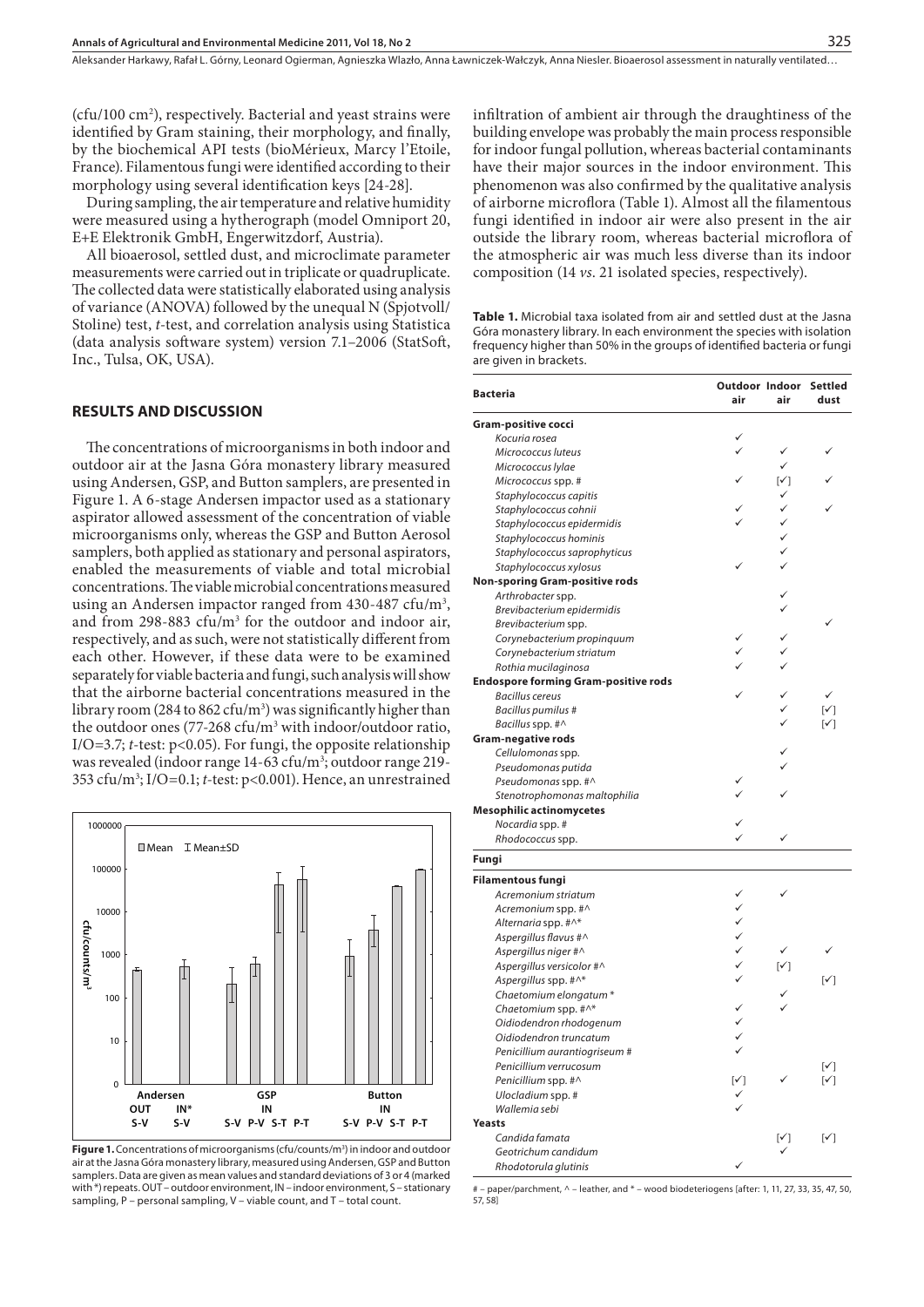As mentioned above, the measurements of airborne microbial flora in the library were carried out using 3 different samplers. The average viable microbial concentrations  $(\pm SD)$ estimated using GSP as well as Button samplers were as follows:  $210\pm297$  and  $623\pm293$  cfu/m<sup>3</sup>, as well as  $938\pm1,326$ and  $3,758\pm4,726$  cfu/m<sup>3</sup> for stationary and personal measurements, respectively. The average total microbial concentrations (±SD) estimated using GSP as well as Button samplers were as follows: 43,000±39,598 and 56,500±53,033 counts/m<sup>3</sup>, as well as 39,000±990 and 97,000±4,243 counts/m<sup>3</sup> for stationary and personal measurements, respectively. The analysis of variance revealed that there was no statistically significant difference between the concentrations of viable microorganisms measured stationary using Andersen, GSP, and Button samplers (ANOVA:  $p>0.05$ ). The same trends were observed when viable or total microbial levels were established, based on stationary or personal measurements by both GSP and Button samplers (*t*-test: in all 8 cases p>0.05). As shown in the air quality studies, both GSP and Button Aerosol samplers efficiently and uniformly collect bioaerosol particles for viable and non-viable analyses, have low sensitivity to wind velocity and direction, and have been widely used for personal and stationary sampling of fungi and bacteria [e.g., 29–35]. The results obtained in the library at the Jasna Góra shrine revealed that, in this type of indoor environment, both tested filter samplers can be interchangeably applied. Regardless of the stationary or personal sampling strategy utilizing GSP or Button sampler, in either case the airborne concentrations of viable or total microorganisms will not be significantly different from each other.

The analysis of viable and total microbial counts measured as stationary and personal samples revealed significant differences (ANOVA:  $p<0.01$ ). It was shown that the degree of contamination assessed, based on the number of viable microorganisms, was always significantly lower (26- to 205fold at  $p<0.01$  to  $p<0.05$ ) than that evaluated using the total microbial counts. The latest values measured as both stationary and personal exposure were (as befits almost isolated interior) extremely high, reaching the level of 100,000 particles in 1 m<sup>3</sup> of air. In this study, the culturable microorganisms constituted from 0.5% - 3.9% of the total microbial flora only. The highest differences were noted between the total counts measured using personally applied Button sampler and viable concentrations obtained with Andersen, stationary and personal GSP and Button samplers (Spjotvoll/Stoline test - in all 5 cases  $p<0.01$ ). This unequivocally proved that even a chemically-cleansed collection of paper and/or parchment documents, having only sporadic contact with people but being under the influence of ambient air, can undergo microbial contamination, and thereby become an important emission source of immunologically-active propagules into the indoor air. Hence, the hermetic isolation of premises of this type through isolation from an inflow of outdoor contaminants (e.g., an augmentation of the room air-tightness, introduction of an air-conditioning system, etc.), as well as control of microclimate parameters of the incoming air (see below) are among the indispensable means for attaining the proper indoor hygienic quality.

Maximum concentrations of viable bacteria and fungi in the settled dust samples did not exceed 10 cfu/100 cm<sup>2</sup> and 100 cfu/100 cm<sup>2</sup>, respectively. The comparison of obtained viable microbial concentrations indicated a high statistically significant correlation between the air and settled dust samples ( $r^2$ =0.94 at p<0.05).

To the best of our knowledge, there is no report in the peerreviewed scientific literature on bioaerosol contamination of monastery libraries. Moreover, there is no publication about a similar monastery library which underwent such comprehensive conservation. Hence, the results of this study can only be compared with the data obtained in other libraries or archive storerooms. The hitherto obtained scientific evidence regarding bioaerosol contamination of libraries and archives revealed a similar range of concentrations  $(i.e., 10<sup>1</sup>-10<sup>3</sup> cfu/m<sup>3</sup>)$  [e.g., 2, 11, 13, 36-39]; however, none of these buildings had such severely restricted personnel access. Regarding total microbial counts measured in a library environment, the only data available are those published by Wlazło [40] and Wlazło *et al.* [11]. The authors found that total microbial concentrations in library interiors were between  $10^4$ -10<sup>5</sup> counts/m<sup>3</sup>, i.e., within the same range as in the Jasna Góra monastery library. Besides, the comparison of culturable bioaerosol concentrations with total microbial counts revealed that the numbers of viable particulates were significantly lower than their total counts for both personal and stationary sampling locations. The noted proportion is well in agreement with the observations made by other authors [e.g., 11, 40-42].

To date, there are no widely acceptable threshold limit values (TLV) for bioaerosols. In case of environmental or epidemiological studies, the main reason for this is the lack of well-documented and medically proven dose-response relationships between the exposure to specific biological agents and adverse effects caused by their exact dose(s). Despite progress in the development of aerosol sampling techniques and analytical methods over the last two decades, the worldwide scientific database on bioaerosols is still insufficient to quantitatively and qualitatively characterize them. Where TLV values are established, they are usually connected with the clinical picture of the specific disease caused by the agent, taking into consideration its presence in a certain element of the environment only [17]. Regarding libraries or museums, no international standards on air sampling methods or threshold values of risk exist, only national recommendations are available [12].

Maximum viable bacterial and fungal aerosol concentrations in the studied library did not exceed  $10^3$  and  $10^2$  cfu/m<sup>3</sup>, respectively. Those values did not exceed the Polish proposals for threshold limit values  $(5 \times 10^3 \text{ cfu/m}^3)$  for both bacteria and fungi, respectively) as well [17, 43]. Their concentrations in outdoor air (in both cases below  $10^3$  cfu/m<sup>3</sup>) were also lower than the proposed 'acceptable level of atmospheric air contamination' (also  $5 \times 10^3$  cfu/m<sup>3</sup> for both bacteria and fungi, respectively) [17]. Although the average concentrations of viable microorganisms were not high, the periodical contraventions of TLV (up to 7,100 cfu/m<sup>3</sup>) were registered. It should be remembered that the studied library is not a public library and has a very restricted personnel access. The observed concentrations of viable fungal particles indicates that both the stored collection and people staying or working in the library can be periodically exposed to contaminants which are responsible for their biodeterioration, and the possible appearance of adverse health effects, respectively [44]. In the case of viable bacteria, even a completely sterile collection can be recolonized in time to become once again an active source of microbial emission.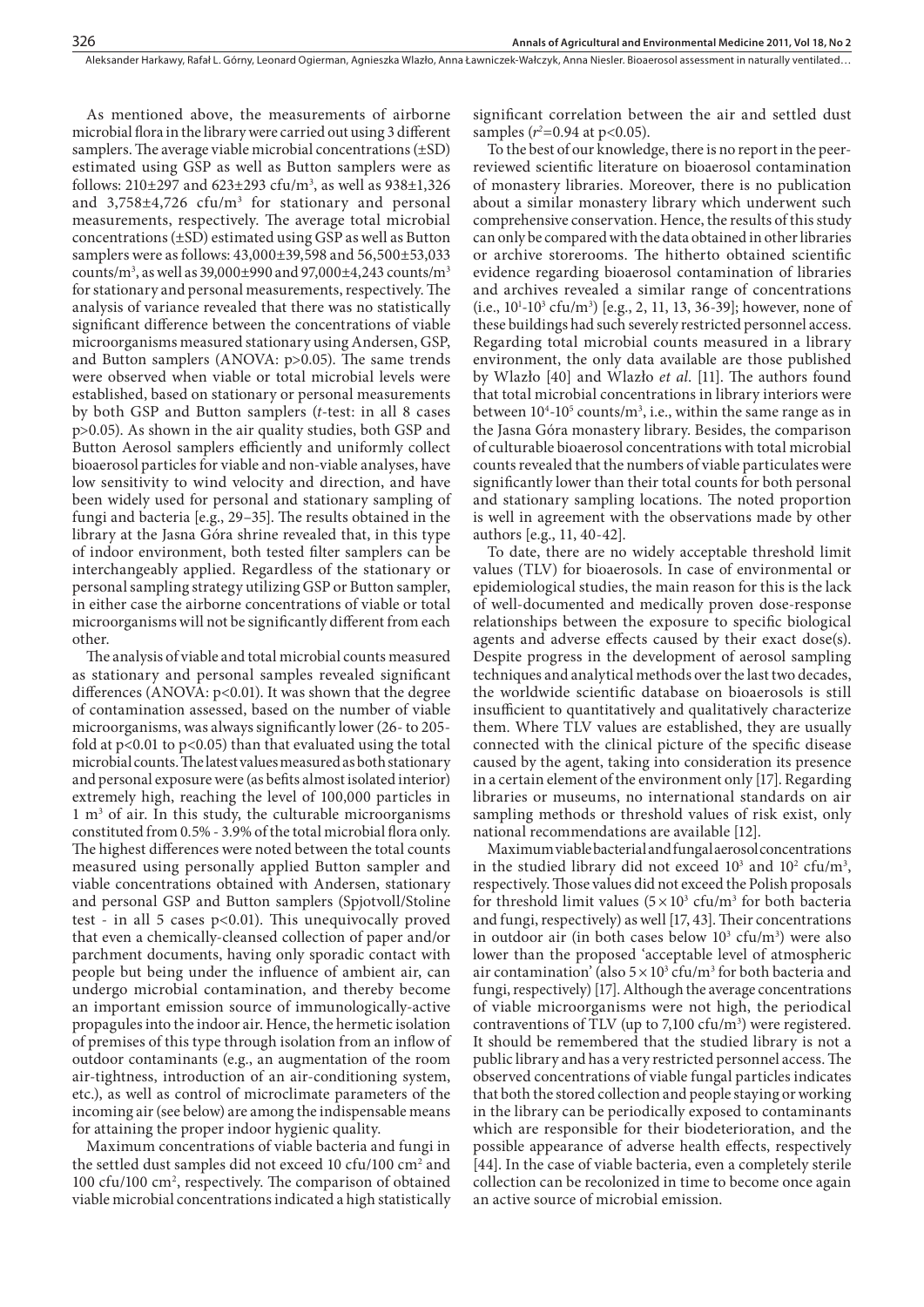It should be clearly stated, however, that the abovementioned TLVs are mainly intended for the protection of human health, while in the library with restricted personnel access, such as the Jasna Góra monastery, the protection of the stored collection against microbial deterioration is a major concern. Taking such an aspect into consideration, the Italian Ministry of Cultural Heritage (MIBAC) [45] proposed the following threshold values of risk: that the concentrations of heterotrophic bacteria should be less than 750 cfu/m<sup>3</sup> and fungi – less than 150 cfu/m<sup>3</sup>. Flieder and Capderou [46] as well as Parchas [47] suggest that the fungal aerosol concentration should not exceed 100-120 cfu/ $m<sup>3</sup>$  or the collections should be subjected to disinfection. Cieplik [36] established the TLV depending on the species composition of bioaerosols and assumed that the maximum concentration should not exceed  $150 \text{ cfu/m}^3$  if the bioaerosol is a mixture of several fungal species, or 50 cfu/m<sup>3</sup> for particular species. At the same time, the author allowed the concentration of 500  $cfu/m<sup>3</sup>$ if the fungi belong to typical microbial genera present in the atmospheric air, such as *Cladosporium* and *Alternaria*. Karbowska-Berent *et al*. [2] suggested the level of 200 cfu/m3 as a limit value, concluding that the higher concentrations of fungi in the air of libraries or archives can signal the existence of a moisture problem or the presence of internal microbial sources. Taking into account the maximum bacterial  $(862 \text{ cfu/m}^3)$  and fungal  $(63 \text{ cfu/m}^3)$  concentrations registered at the studied monastery library, it can be concluded that all the measured values are below the TLVs suggested by the above- mentioned authors. The only exception is the bacterial concentration, which exceeded the Italian threshold values of risk. This fact, in the case of the Jasna Góra monastery, should be treated as a warning sign for the improvement of the quality of the indoor air in the library against possible biodeterioration of this unique collection.

The concentrations of viable microorganisms in the settled dust at the Jasna Góra monastery library were generally below

the ranges measured by other authors in this type of indoor environment [38, 40]. It was probably due to an isolated character of this library.

The percentage distributions of bacteria and fungi isolated from the outdoor and indoor air, as well as settled dust, is shown in Figure 2. Detailed characteristic of all identified microbial taxa are given in Table 1. A total of 14, 21, and 7 bacterial species were identified in the outdoor air, indoor air, and settled dust, respectively. The most numerous bacterial group in outdoor air was Gram-positive cocci (*Staphylococcus*, *Micrococcus*, and *Kocuria*), constituting 36% of all recovered strains, followed by non-sporing Gram-positive rods accounted for 32%, and mesophilic actinomycetes 23%, as well as endospore-forming Grampositive rods (solely *Bacillus* spp.) and Gram-negative rods – 5% and 4%, respectively. Gram-positive cocci were also the most numerous group (71%) of bacteria in indoor air. The rest of the indoor airborne flora was constituted by non-sporing Gram-positive rods (15%), mesophilic actinomycetes and Gram-negative rods (both 6%) as well as endospore-forming Gram-positive rods (2%).

A total of 15, 8, and 5 fungal species were identified in the outdoor air, indoor air, and settled dust, respectively (Tab. 1). On average, filamentous fungi accounted for 99%, 72%, and 92%, respectively (Fig. 2). Among all fungal isolates from the air and settled dust, the *Aspergillus* and *Penicillium* species, as well as *Candida famata,* were predominant. It should be also noted that *Candida* and *Geotrichum* yeast species were widely represented in the indoor air samples.

The settled dust has a different microbial structure than the air, i.e., 7 bacterial and 4 fungal species were isolated. Among bacteria, a clear domination of *Bacillus* endospores (89%) and traces of Gram-positive cocci and nonsporing Grampositive rods (7% and 4%, respectively), was discovered. No actinomycete and Gram-negative strains were present in settled dust. Amid fungi, the most prevalent (i.e., with



Figure 2. Percentage distribution of bacteria and fungi isolated from outdoor and indoor air, as well as settled dust, at the Jasna Góra monastery library.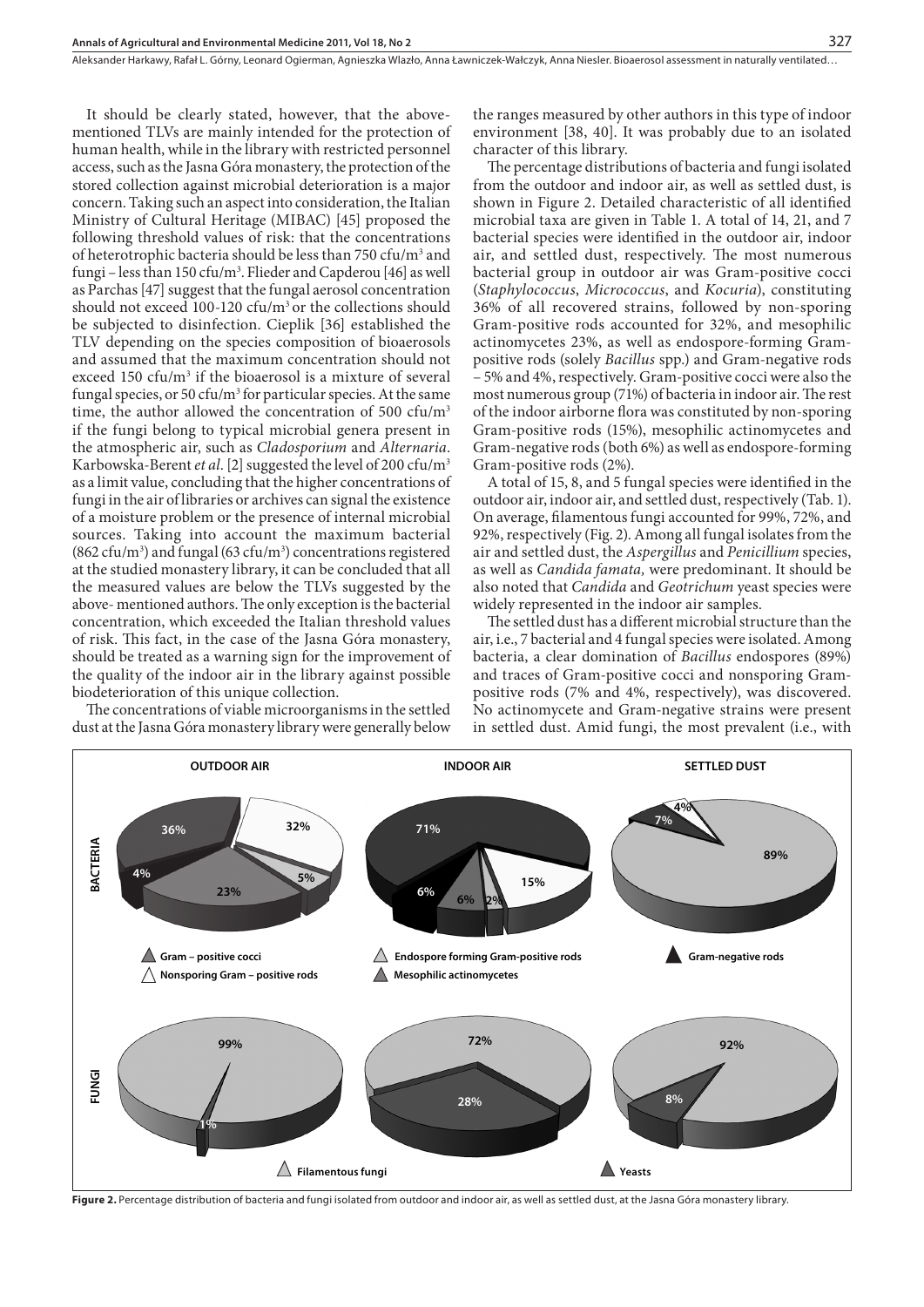an isolation frequency higher than 50%) were moulds from *Aspergillus* and *Penicillium* (especially *P*. *verrucosum*) genera, as well as yeast *Candida famata*.

Qualitative analysis of the library microflora demonstrated that many more bacterial and fungal strains were identified by impaction (24 bacterial and 18 fungal species) than by filtration (4 bacterial and 4 fungal species) sampling methods. Moreover, no Gram-negative rods and yeasts were isolated from personal samples. The lower numbers of microbial taxa identified from GSP and Button samplers were probably due to biological stress during both the sampling process (desiccation) and analytical elaboration of the samples (filter dissolution) [32, 42, 48].

Among the identified species were those from the group of well-known paper, parchment or wood biodeteriogens, which have been frequently isolated from the interiors of libraries and archives [2, 10, 11, 13, 37, 38, 49–56]. A novelty characteristic for the studied Jasna Góra library was a broad spectrum of identified bacterial species, as well as the presence of yeasts in both the indoor air and settled dust. Amid these species, *Bacillus* and *Micrococcus* representatives as well as yeast *Candida famata* were isolated from more than 50% of analyzed samples. Such a qualitative composition of microflora is rather characteristic for other archival materials, such as cinematographic films, which have already undergone deterioration [57].

Air temperature and relative humidity recorded outside as well as inside the library ranged between 17.8-9.5°C and between 49-62%, as well as between 19.0-20.1°C and between 51-60%, respectively. Significant correlations were recorded between both these microclimate parameters and outdoor viable microbial concentrations only (in both cases: *r2* =0.99 at p<0.05). Irrespective of the bioaerosol sampling method, low air temperature and relative humidity values and their fluctuations in the library room, neither of these parameters significantly influenced the levels of microbial contaminants and did not support their growth. The same observation was true for the relationships between these two microclimate parameters and microbial concentrations in settled dust. Such a situation is beneficial from the point of view of library collection preservation [58]. It indicates that for the microorganisms (especially bacteria) an availability of sources of nutrition in the form of different materials (paper, parchment, wood, leather, organic adhesives, etc.) presented in the library was the only major factor conditioning the degree of contamination of such an interior.

#### **CONCLUSIONS**

The presented study revealed that 10 years after disinfection of the entire incunabula collection in library of the Jasna Góra monastery is once again microbiologically contaminated. The maximum viable microbial concentrations indoors reached  $1,875$  and  $7,100$  cfu/m<sup>3</sup> for stationary and personal measurements, whereas respective maximum total microbial counts were  $71,000$  and  $100,000$  counts/m<sup>3</sup>. The culturable microorganisms constituted from 0.5%-3.9% of the total microbial flora only. This proved that even a chemicallycleansed collection of paper and/or parchment documents, having only sporadic contact with people but being under the influence of ambient air, can undergo microbial contamination again and become an important emission

source. Hence, a hermetic isolation of premises of this type through mechanical isolation from the inflow of outdoor contaminants (e.g., an augmentation to air-tightness of the room, introduction of an air-conditioning system, etc.), as well as control of the microclimate parameters of the incoming air may solve, or at least decrease, the problems of protection of the stored collection and the maintenance of the quality of proper indoor hygiene.

Although the obtained viable microbial concentrations were low, numerous microbial species identified in the air or on the surfaces can be responsible for biodeterioration of the incunabula collection. To avoid such process, the control of microbial air quality using both stationary and personal samplers should be periodically performed.

There was no statistically significant difference between the concentrations of viable microorganisms measured stationary using Andersen, GSP, and Button samplers. Moreover, GSP and Button samplers can be interchangeably applied when viable or total microbial levels are stationary or personally measured. Qualitative evaluation of bioaerosols revealed that filamentous fungi were the most prevalent outdoors, whereas Gram-positive cocci and endospore forming Gram-positive rods dominated in indoor air and settled dust, respectively. Hence, the unrestrained infiltration of ambient air through the draughtiness of building envelope is probably the main process responsible for indoor fungal pollution, whereas bacterial contaminants have their major sources in indoor environment.

# **ACKNOWLEDGEMENTS**

The study was partially supported by the Multiannual Programme 'Improvement of safety and working conditions' funded by the Polish Ministry of Labour and Social Policy. The authors express their thanks Dr. Danuta O. Lis and Beata Łudzeń-Izbińska for their valuable technical assistance.

# **REFERENCES**

- 1. Górny RL, Wlazło A, Krysińska-Traczyk E, Strzelczyk AB, Lis DO, Łudzeń-Izbińska B, Sokal JA. Microbial contamination of waterdamaged storerooms at libraries. Proc Indoor Air 2005;2:1464-1468.
- 2. Karbowska-Berent J, Górny RL, Strzelczyk AB, Wlazło A. Microbial quality in selected Polish libraries and archives. Build Environ 2011;46:1872-1879.
- 3. Ciferri O, Becker ME, De Rossi E: Characterization of bacteria isolated from naturally aged silk fibroin. In: Koestler RJ, Koestler VH, Charola AE, Nieto-Fernandez FE (Eds.). Art, Biology, and Conservation: Biodeterioration of Works of Art. Yale University Press, New York; 2003: 190-207
- 4. Ciferri O, Tiano P, Mastromei G, Of Microbes and Art. The Role of Microbial Communities in the Degradation and Protection of Cultural Heritage. Kluwer Academic Publishers, Dordrecht; 2000.
- 5. Gallo F. Aerobiological research and problems in libraries. Aerobiologia 1993;9:117-130.
- 6. Maggi O, Persiani AM, Gallo F, Valenti P, Pasquariello G, Sclocchi MC, Scorrano M. Airborne fungal spores in dust present in archives: proposal for detection method, new for archival materials. Aerobiologia 2000;16:429-434.
- 7. Mandrioli P, Caneva, G, Sabbioni C. Cultural Heritage and Aerobiology. Methods and Measurement Techniques for Biodeterioration Monitoring. Kluwer Academic Publishers, Dordrecht 2003.
- 8. Nyuksha JP. Biodeterioration and biostability of library materials. Restaurator 1980, 4, 71-77.
- 9. Nyuksha JP. Biodeterioration of Paper and Books. Library of the Russian Academy of Sciences, Saint Petersburg 1993.